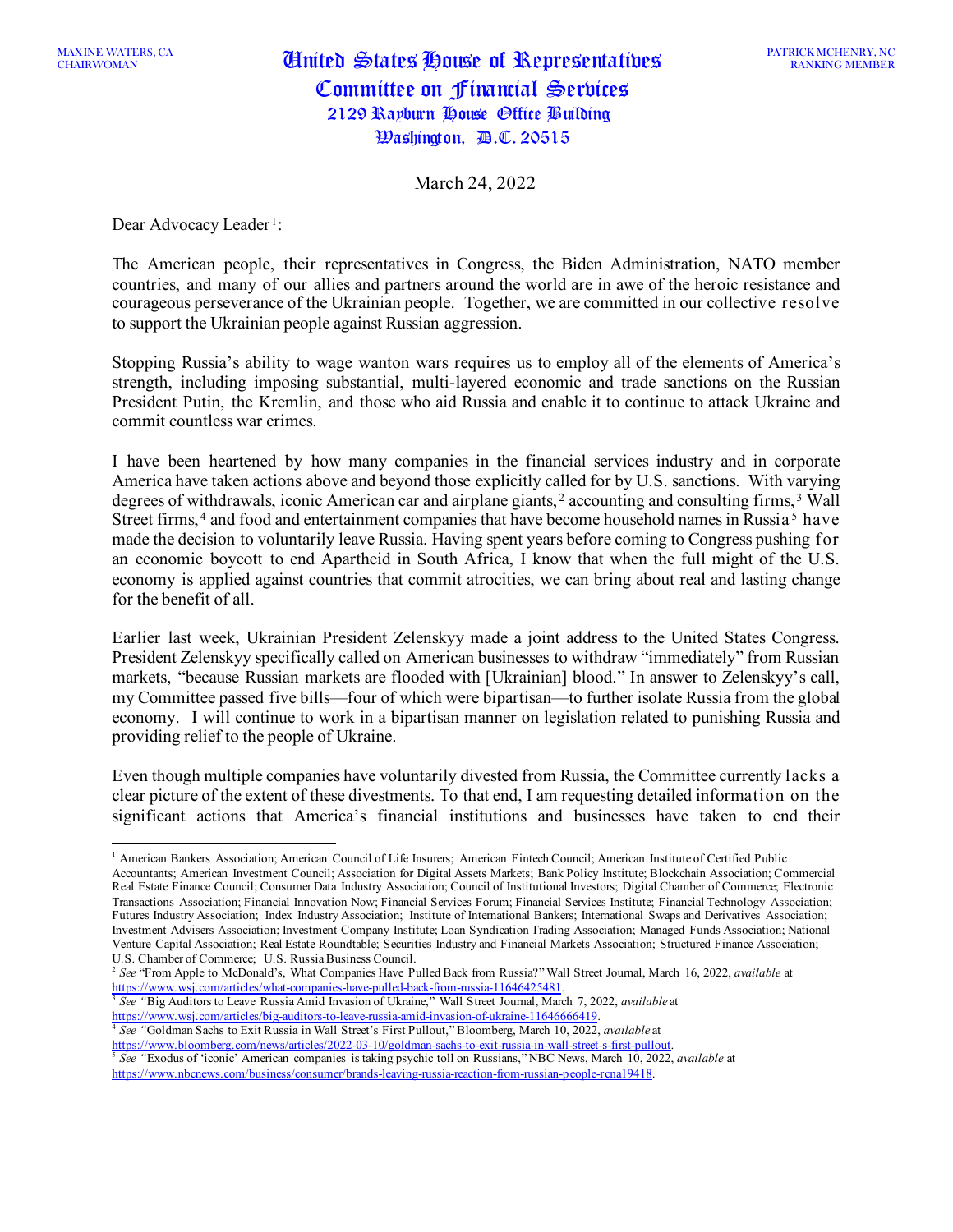relationships and engagements in Russia, with the Kremlin, and with businesses that support the Russian government. Specifically, the Committee is interested in understanding:

- Actions undertaken by your industry and identities of your members that have decided to exit or wind-down business activities (including financial relationships) in Russia and with Russia-based firms since February 24, 2022;
- The identities of companies that remain engaged in business activities in Russia, and with Russiabased firms, and what their plans are to either wind-down or end such activities, or the reasons why they plan to continue such activities;
- Activities undertaken by your industry and members to comply with U.S., and allied sanctions (including internal risk analysis and sanctions compliance activities).

Please see the attached document for guidance on the collection of this information.

Thank you for your prompt attention.

Sincerely,

Alexine Waters

The Honorable Maxine Waters Chairwoman

cc: The Honorable Patrick McHenry, Ranking Member

Enclosure (1)